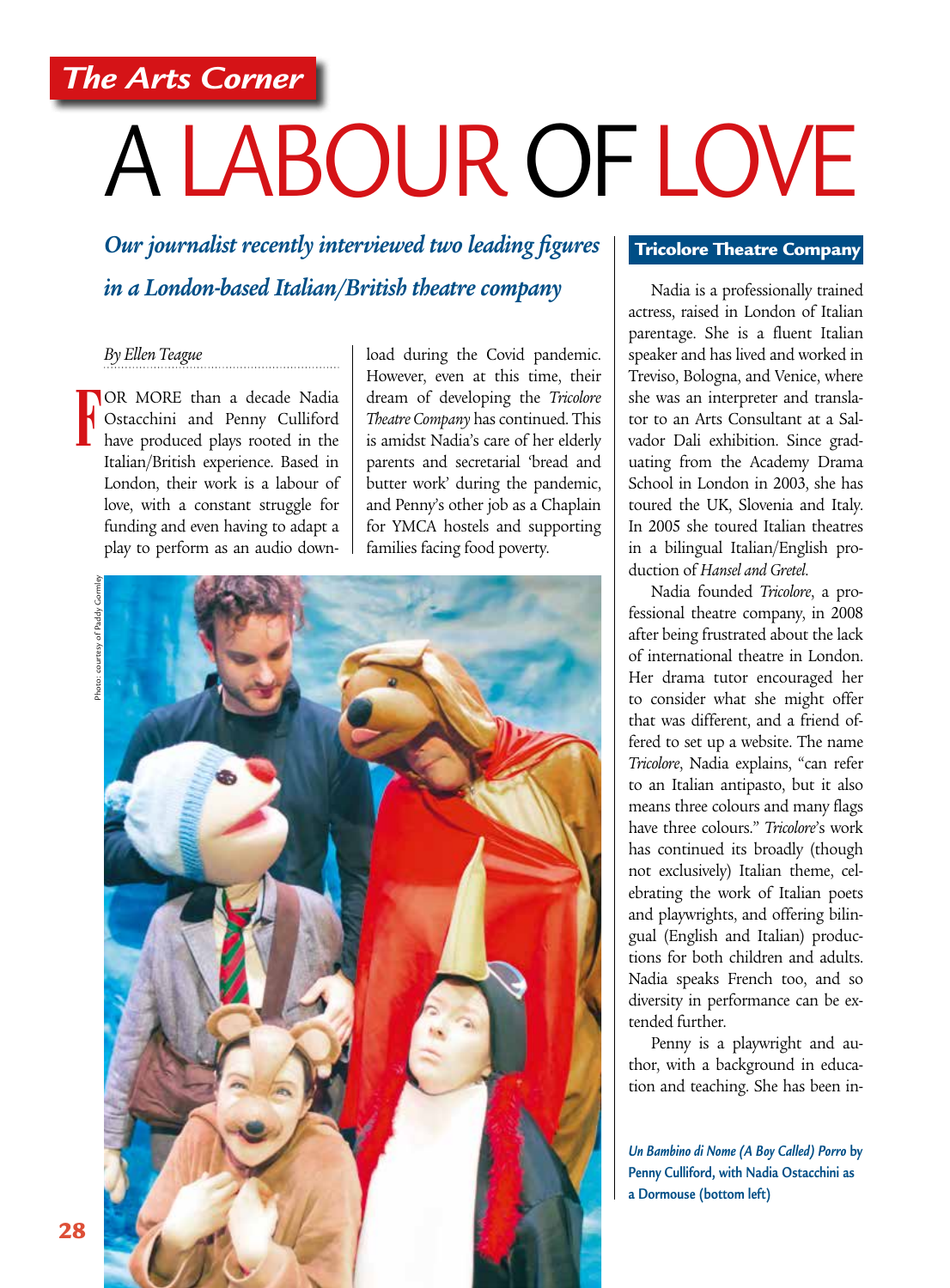*La Catena d'Oro (The Golden Chain)* **by Penny Culliford, with Nadia Ostacchini (in pink) as Colombina**

volved with *Tricolore* for ten years and wrote the last five plays. Actors and staging crews are drawn in for specific plays and, as Nadia says, "we try to give opportunities to native Italian or bilingual speaking actors and have an international crew, for we like the dynamics of an international theatre company." Nadia and Penny are concerned to work with and delegate to others so that all feel valued.

## Catholic connections

Nadia subscribes to the *Messenger* and is very involved with St Peter's Italian church in London. Both she and Penny are active members of the Catholic Association of Performing Arts (CaAPA). "We have done some charity performances for CaAPA, and one was in the Italian Church, which, with the adjoining club Casa Italiana San Vincenzo Pallotti – where we rehearse all our shows – are

**A dual-language** *Porro Storybook* **will be published in 2022 (illustration by Dilara Arin); visit:** *www.tricolore.org.uk*



like a second home to me," says Nadia.

Plays may not be overtly Catholic, but Catholic values feature strongly. Penny says her bilingual play, *A Boy called Porro* (Un Bambino di Nome Porro), "represents every child who has never felt good enough." Fables, parables and morality tales have been a way of teaching children for centuries, and this play, says Penny, "has three parables, recognisable to people with a Christian background for they are drawn from Scripture and offer a modern twist on *The Good Shepherd*, *The Good Samaritan*, and the *Parable of the Talents*". She reflects that, "the story is of change and growth, about standing up to bullies, but loving enemies." The play shows how self-worth can grow when opportunities to shine present themselves. The show has an original musical score, magical characters, a life-sized puppet, and an accompanying *Porro* storytelling book and Education Pack.

An early project in 2009 was *The Gingerbread Man*, based on a traditional children's story. "I love kids and love teaching through theatre,"

says Nadia. "It's a fun story with audience participation for young children," Penny adds. Performance venues included The Italian Cultural Institute and The Cambridge Italian Club, as well as venues in Rome.

# The Italian diaspora

Another play, *Saffron Hill*, was written by Penny to commemorate the 150th Anniversary of The Mazzini Garibaldi Club and the 150th Anniversary of Giuseppe Garibaldi's visit to London in 1864.

It sold out for its production at The Pleasance Theatre, Islington, in 2015, which, Nadia says, has "a small, intimate theatre which is ideal for *Tricolore* productions". Three scenes follow the lives and fortunes of several generations of a fictional Italian family in Saffron Hill, Clerkenwell, from the 1870s to the 1960s. In the early 19th century, this area of East London was a poor, densely-populated neighbourhood. By 1850 nearly 2000 Italian immigrants had settled there, chiefly employed as itinerant workers – street musicians, organgrinders, street vendors or artisans producing plaster figures, pictureframes, looking-glasses, barometers and other scientific instruments. St Peter's Italian Church opened amid